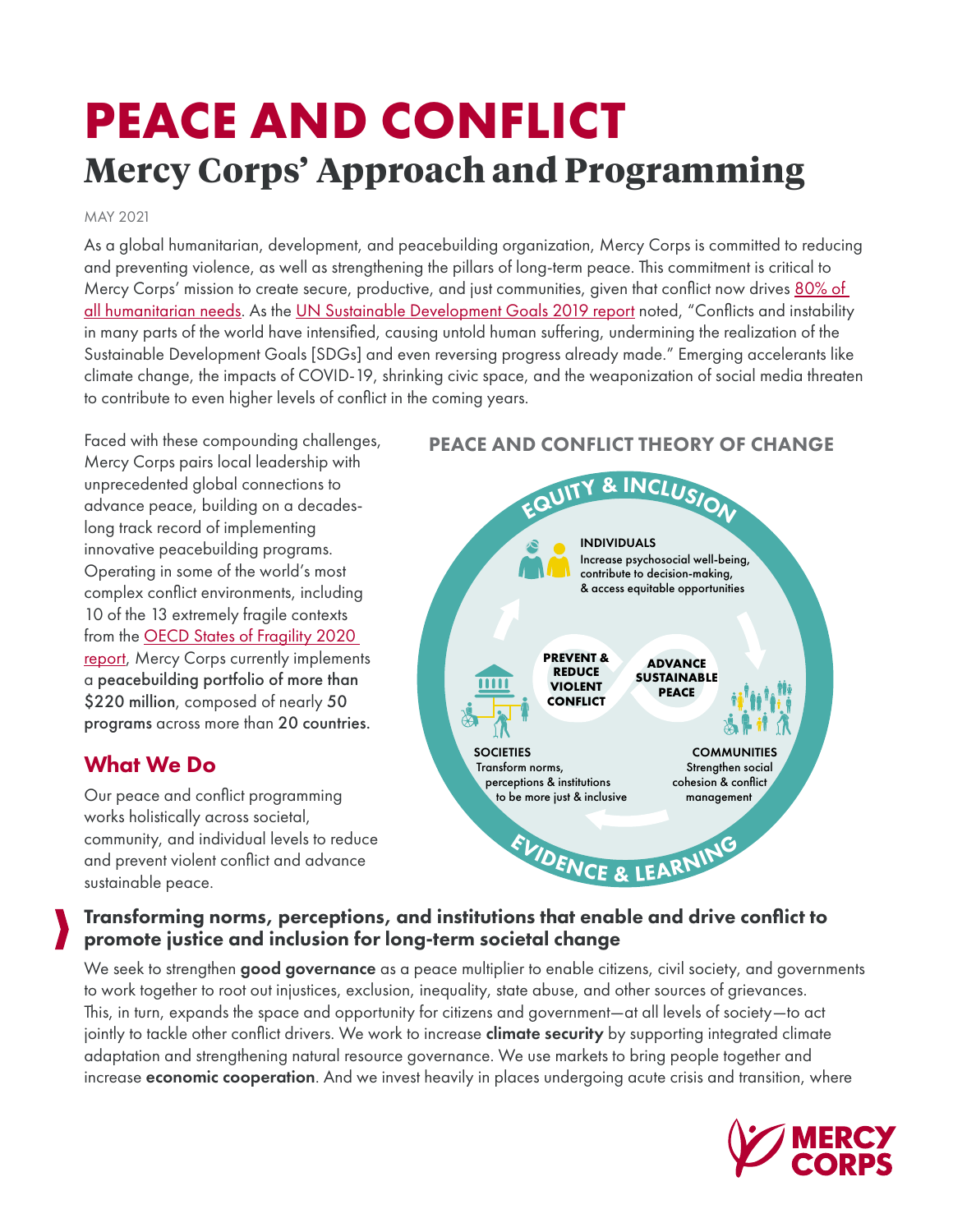we integrate peacebuilding, development, and humanitarian approaches to reduce violence and set the stage for longer-term peace through our Advancing Peace in Complex Crises initiative.

*Our peacebuilding work in Nigeria's Middle Belt works to reduce violent conflict exacerbated by increasing climate-related resource scarcity and poor governance through joint economic and natural resource management projects, strengthened dispute resolution mechanisms, and increased government, business, and community engagement. One [impact evaluation](https://www.mercycorps.org/research-resources/impact-evaluation-conflict-economy) found that 86% of households in Mercy Corps' program sites reported decreased tensions compared to 56% in comparison sites. Another impact [evaluation](https://www.mercycorps.org/research-resources/does-peacebuilding-work-midst-conflict) demonstrated that intergroup contact and trust, as well as perceptions of security, were significantly higher in program sites compared to control sites.*

### Strengthening social cohesion and conflict management practices for safer and more secure communities

We help communities—whether defined by geography or other characteristics—prevent conflict from escalating into violence through our foundational conflict management approaches that build on local institutions and processes. A cornerstone of our work is strengthening **social cohesion** within and across communities, identity groups and authorities so they can cooperate to achieve common goals and engage in productive dialogue. We also strengthen mechanisms to detect, manage and respond to violent conflict, including through enhanced Interest-Based Negotiation and Mediation practices as well as sustainable Early Warning/Early Response systems.

*In Iraq, through conflict management programming since 2005, Mercy Corps has trained and mentored community leaders in mediation. Mercy Corps supported the group's evolution—into an Iraqi NGO coordinating a network of nearly 500 mediators—including Sunnis and Shia, Arabs and Kurds, tribal leaders, religious leaders, government officials, academics, and elected Members of Parliament. They resolve disputes—from tribal conflicts over land, to tensions between citizens and government over elections. Since the ISIS invasion in 2014, the mediators convinced provincial leaders to house and feed internally displaced persons, prevented Yazidi women rescued from ISIS captivity from being honor-killed by their families, and facilitated the women's reintegration into their homes by community elders.*

### Facilitating increased psychosocial well-being, meaningful participation in decision-making, and access to equitable social, economic, and civic opportunities for young people

We emphasize gender-sensitive partnership with young people to strengthen their entire ecosystem and help them become peaceful and productive leaders. Drawing on the **[Positive Youth Development framework](https://www.youthpower.org/positive-youth-development-pyd-framework)**, we prevent youth participation in violence, including preventing violent extremism, and support community approaches to reintegrating former members of armed groups. Our conflict sensitive approach addresses complex factors such as exclusion from governance processes, experiences of individual and collective trauma and other psychosocial needs, lack of dignified employment and livelihoods, and the breakdown of critical social bonds.

*Mercy Corps' Somalia Youth Learners Initiative (SYLI) sought to promote stability by increasing access to secondary education and civic engagement opportunities for youth. An impact evaluation found that youth in SYLI-supported schools who were also invited to participate in civic engagement opportunities were 65% percent less likely to demonstrate moral or material support for political violence than youth who were not engaged. Analysis indicated that the interventions reduced the appeal of armed opposition groups by improving young people's perceptions of the government, increasing their optimism about future employment opportunities, and fostering belief in the power of nonviolence.*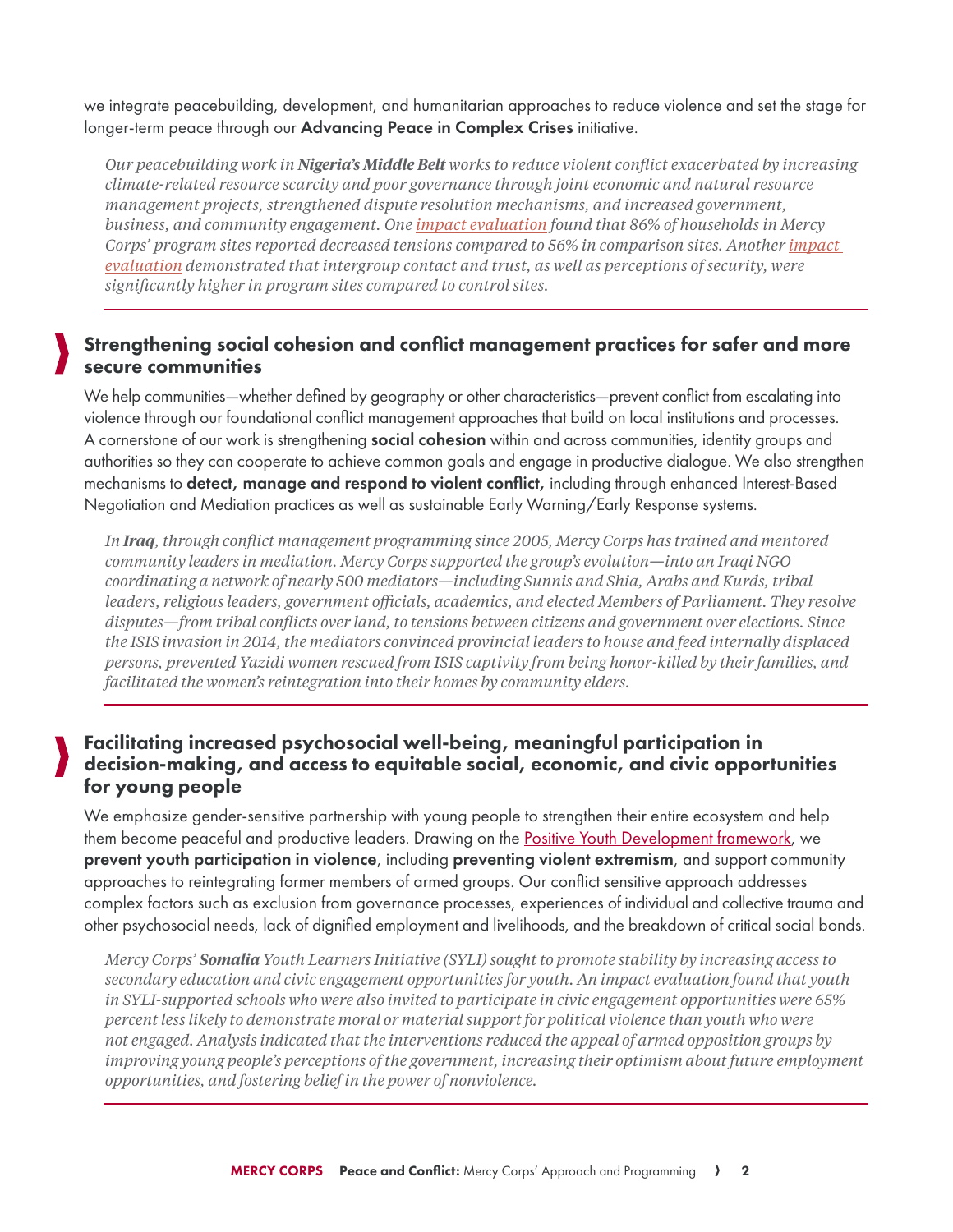#### Cross-cutting areas

- A By partnering with humanitarian and development teams, we also ensure conflict sensitivity across all programs in fragile contexts, using a 'Do No Harm' approach and leveraging existing interventions to bridge divides.
- A We integrate offline and online conflict dynamics and information into our analysis and programming, addressing the weaponization of social media and other digital drivers of conflict, while also harnessing technologies for **digital peacebuilding**.
- A We advance gender equity and equality in peace and security programming by ensuring that our analysis, strategic frameworks, and approaches are not only gender sensitive and responsive, but also transformative. We intentionally elevate the role and responsibility of girls and women in peacebuilding, challenging and (unapologetically) dismantling harmful gender norms related to violent expressions of conflict.

### Advancing Global Stability Goals

Mercy Corps' peacebuilding work not only contributes to local impact, but it also advances key global frameworks to increase peace and stability.

Our peacebuilding programs are making significant contributions to the realization of [SDG 16 on peace,](https://sdgs.un.org/goals/goal16)  [justice, and strong institutions](https://sdgs.un.org/goals/goal16) across a range of targets: